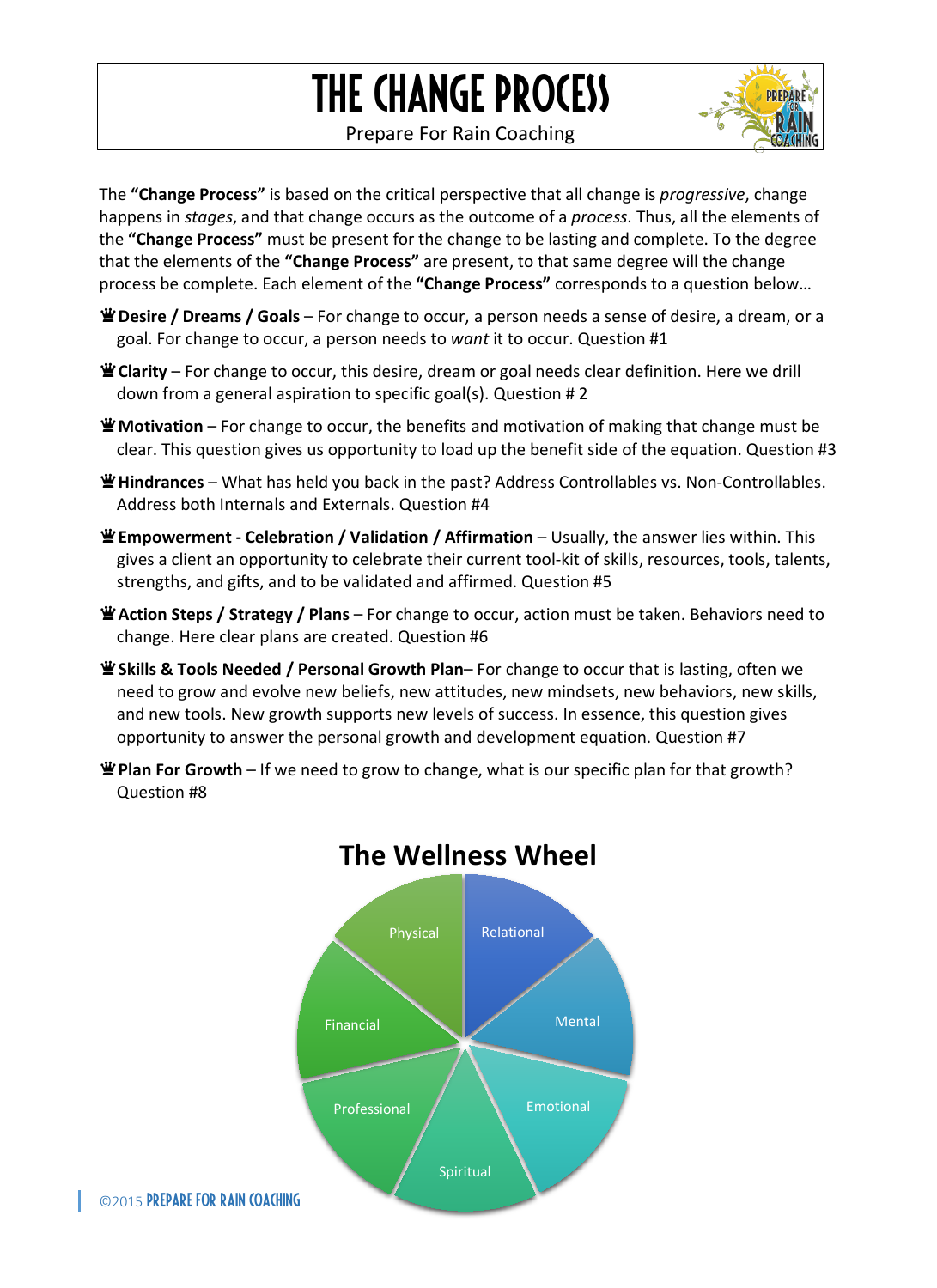1. *Desire / Dreams / Goals:* What do you want to achieve? What is your desire, dream, or goal? Be Specific -Financially Emotionally, Physically, Spiritually, Mentally, Professionally and in your Relationships. Please address each category as needed.

\_\_\_\_\_\_\_\_\_\_\_\_\_\_\_\_\_\_\_\_\_\_\_\_\_\_\_\_\_\_\_\_\_\_\_\_\_\_\_\_\_\_\_\_\_\_\_\_\_\_\_\_\_\_\_\_\_\_\_\_\_\_\_\_\_\_\_\_\_\_\_\_\_\_\_\_\_ \_\_\_\_\_\_\_\_\_\_\_\_\_\_\_\_\_\_\_\_\_\_\_\_\_\_\_\_\_\_\_\_\_\_\_\_\_\_\_\_\_\_\_\_\_\_\_\_\_\_\_\_\_\_\_\_\_\_\_\_\_\_\_\_\_\_\_\_\_\_\_\_\_\_\_\_\_ \_\_\_\_\_\_\_\_\_\_\_\_\_\_\_\_\_\_\_\_\_\_\_\_\_\_\_\_\_\_\_\_\_\_\_\_\_\_\_\_\_\_\_\_\_\_\_\_\_\_\_\_\_\_\_\_\_\_\_\_\_\_\_\_\_\_\_\_\_\_\_\_\_\_\_\_\_ \_\_\_\_\_\_\_\_\_\_\_\_\_\_\_\_\_\_\_\_\_\_\_\_\_\_\_\_\_\_\_\_\_\_\_\_\_\_\_\_\_\_\_\_\_\_\_\_\_\_\_\_\_\_\_\_\_\_\_\_\_\_\_\_\_\_\_\_\_\_\_\_\_\_\_\_\_

*2. Clarity:* Look back at what you just wrote for Question 1. Use the framework of SMART goals to move from the general to the specific; from the aspirational to the goal-oriented.

\_\_\_\_\_\_\_\_\_\_\_\_\_\_\_\_\_\_\_\_\_\_\_\_\_\_\_\_\_\_\_\_\_\_\_\_\_\_\_\_\_\_\_\_\_\_\_\_\_\_\_\_\_\_\_\_\_\_\_\_\_\_\_\_\_\_\_\_\_\_\_\_\_\_\_\_\_ \_\_\_\_\_\_\_\_\_\_\_\_\_\_\_\_\_\_\_\_\_\_\_\_\_\_\_\_\_\_\_\_\_\_\_\_\_\_\_\_\_\_\_\_\_\_\_\_\_\_\_\_\_\_\_\_\_\_\_\_\_\_\_\_\_\_\_\_\_\_\_\_\_\_\_\_\_ \_\_\_\_\_\_\_\_\_\_\_\_\_\_\_\_\_\_\_\_\_\_\_\_\_\_\_\_\_\_\_\_\_\_\_\_\_\_\_\_\_\_\_\_\_\_\_\_\_\_\_\_\_\_\_\_\_\_\_\_\_\_\_\_\_\_\_\_\_\_\_\_\_\_\_\_\_ \_\_\_\_\_\_\_\_\_\_\_\_\_\_\_\_\_\_\_\_\_\_\_\_\_\_\_\_\_\_\_\_\_\_\_\_\_\_\_\_\_\_\_\_\_\_\_\_\_\_\_\_\_\_\_\_\_\_\_\_\_\_\_\_\_\_\_\_\_\_\_\_\_\_\_\_\_

*3. Motivation:* How does achieving each of your goals impact other aspects of your life? When answering this question, please include family and other relationships.

\_\_\_\_\_\_\_\_\_\_\_\_\_\_\_\_\_\_\_\_\_\_\_\_\_\_\_\_\_\_\_\_\_\_\_\_\_\_\_\_\_\_\_\_\_\_\_\_\_\_\_\_\_\_\_\_\_\_\_\_\_\_\_\_\_\_\_\_\_\_\_\_\_\_\_\_\_ \_\_\_\_\_\_\_\_\_\_\_\_\_\_\_\_\_\_\_\_\_\_\_\_\_\_\_\_\_\_\_\_\_\_\_\_\_\_\_\_\_\_\_\_\_\_\_\_\_\_\_\_\_\_\_\_\_\_\_\_\_\_\_\_\_\_\_\_\_\_\_\_\_\_\_\_\_ \_\_\_\_\_\_\_\_\_\_\_\_\_\_\_\_\_\_\_\_\_\_\_\_\_\_\_\_\_\_\_\_\_\_\_\_\_\_\_\_\_\_\_\_\_\_\_\_\_\_\_\_\_\_\_\_\_\_\_\_\_\_\_\_\_\_\_\_\_\_\_\_\_\_\_\_\_ \_\_\_\_\_\_\_\_\_\_\_\_\_\_\_\_\_\_\_\_\_\_\_\_\_\_\_\_\_\_\_\_\_\_\_\_\_\_\_\_\_\_\_\_\_\_\_\_\_\_\_\_\_\_\_\_\_\_\_\_\_\_\_\_\_\_\_\_\_\_\_\_\_\_\_\_\_ \_\_\_\_\_\_\_\_\_\_\_\_\_\_\_\_\_\_\_\_\_\_\_\_\_\_\_\_\_\_\_\_\_\_\_\_\_\_\_\_\_\_\_\_\_\_\_\_\_\_\_\_\_\_\_\_\_\_\_\_\_\_\_\_\_\_\_\_\_\_\_\_\_\_\_\_\_

\_\_\_\_\_\_\_\_\_\_\_\_\_\_\_\_\_\_\_\_\_\_\_\_\_\_\_\_\_\_\_\_\_\_\_\_\_\_\_\_\_\_\_\_\_\_\_\_\_\_\_\_\_\_\_\_\_\_\_\_\_\_\_\_\_\_\_\_\_\_\_\_\_\_\_\_\_ \_\_\_\_\_\_\_\_\_\_\_\_\_\_\_\_\_\_\_\_\_\_\_\_\_\_\_\_\_\_\_\_\_\_\_\_\_\_\_\_\_\_\_\_\_\_\_\_\_\_\_\_\_\_\_\_\_\_\_\_\_\_\_\_\_\_\_\_\_\_\_\_\_\_\_\_\_ \_\_\_\_\_\_\_\_\_\_\_\_\_\_\_\_\_\_\_\_\_\_\_\_\_\_\_\_\_\_\_\_\_\_\_\_\_\_\_\_\_\_\_\_\_\_\_\_\_\_\_\_\_\_\_\_\_\_\_\_\_\_\_\_\_\_\_\_\_\_\_\_\_\_\_\_\_ \_\_\_\_\_\_\_\_\_\_\_\_\_\_\_\_\_\_\_\_\_\_\_\_\_\_\_\_\_\_\_\_\_\_\_\_\_\_\_\_\_\_\_\_\_\_\_\_\_\_\_\_\_\_\_\_\_\_\_\_\_\_\_\_\_\_\_\_\_\_\_\_\_\_\_\_\_

4. *Hindrances:* What has prevented you from achieving these goals in the past?

5. *Empowerment / Celebration / Validation / Affirmation:* What skills, tools and other resources do you currently have that will aid in your ability to achieve your goals? By reminding yourself of what's already in your current tool kit, you will be *Empowered*.

\_\_\_\_\_\_\_\_\_\_\_\_\_\_\_\_\_\_\_\_\_\_\_\_\_\_\_\_\_\_\_\_\_\_\_\_\_\_\_\_\_\_\_\_\_\_\_\_\_\_\_\_\_\_\_\_\_\_\_\_\_\_\_\_\_\_\_\_\_\_\_\_\_\_\_\_\_ \_\_\_\_\_\_\_\_\_\_\_\_\_\_\_\_\_\_\_\_\_\_\_\_\_\_\_\_\_\_\_\_\_\_\_\_\_\_\_\_\_\_\_\_\_\_\_\_\_\_\_\_\_\_\_\_\_\_\_\_\_\_\_\_\_\_\_\_\_\_\_\_\_\_\_\_\_ \_\_\_\_\_\_\_\_\_\_\_\_\_\_\_\_\_\_\_\_\_\_\_\_\_\_\_\_\_\_\_\_\_\_\_\_\_\_\_\_\_\_\_\_\_\_\_\_\_\_\_\_\_\_\_\_\_\_\_\_\_\_\_\_\_\_\_\_\_\_\_\_\_\_\_\_\_ \_\_\_\_\_\_\_\_\_\_\_\_\_\_\_\_\_\_\_\_\_\_\_\_\_\_\_\_\_\_\_\_\_\_\_\_\_\_\_\_\_\_\_\_\_\_\_\_\_\_\_\_\_\_\_\_\_\_\_\_\_\_\_\_\_\_\_\_\_\_\_\_\_\_\_\_\_